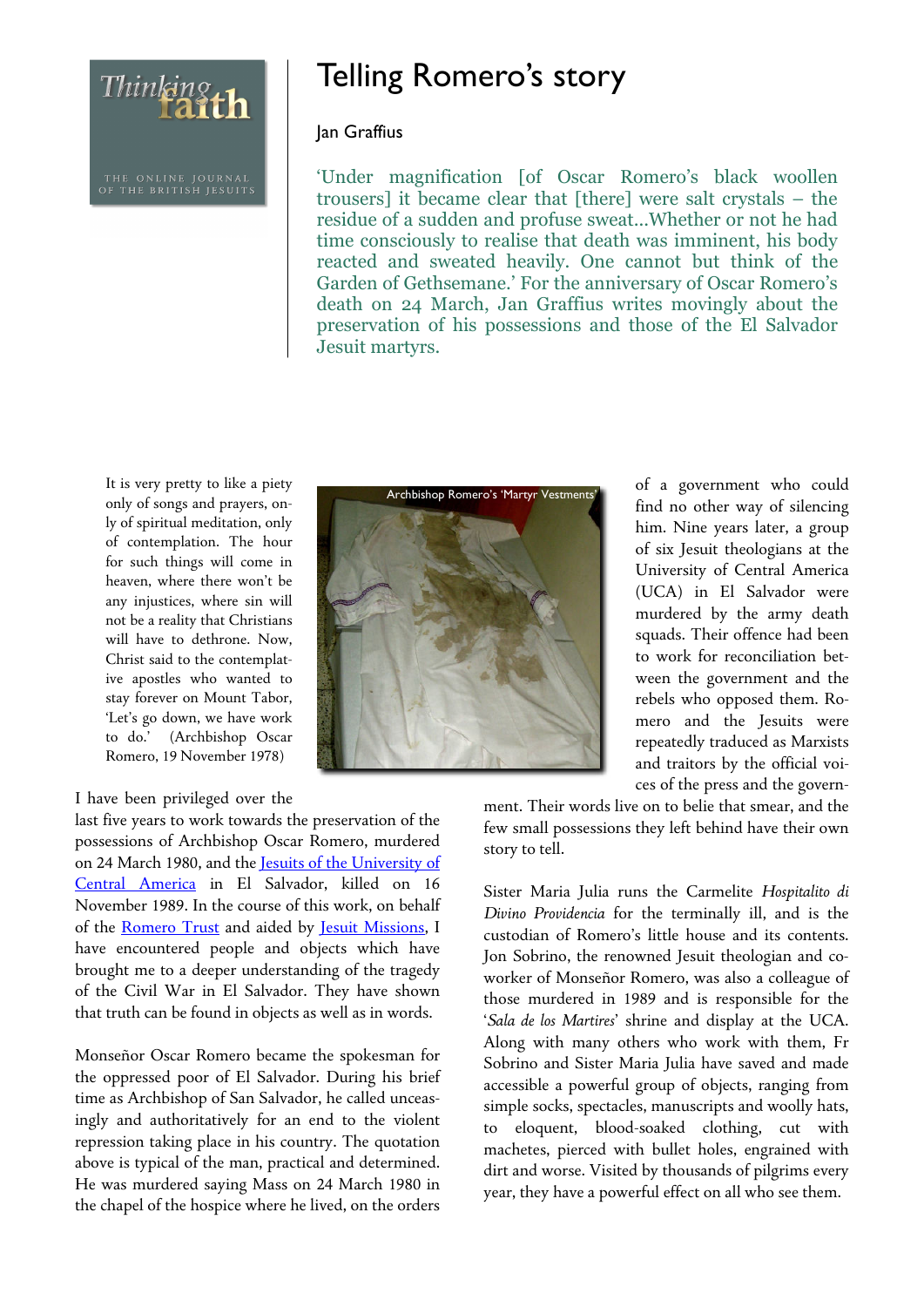Everything in a curator's care is treated equally, be it a Leonardo drawing or a 1930s tin of beans. But some objects seem to have a deeper and more profound importance. Those who first saved the Salvadoran objects understood that they are truthful witnesses to courageous lives lived in the light of the gospels, and to violent deaths in the service of Christ and His poor. They have a vital role in a country where official distortion and lies were commonplace, and in a world which often struggles to understand integrity, courage and holiness. Curators rarely get to deal with objects that speak as powerfully as these.

In many ways, museum professionals spend their lives trying to delay inevitable decay, to extend the life of objects which demonstrate a perverse and ungrateful determination to return to the dust from which they came. In Spanish, as Jon Sobrino once pointed out to me, the word *curador* means both 'healer' and 'curator', and it is easy to see the role in terms of a medic in an intensive care unit striving to keep ailing artefacts going just a little bit longer (although the job is just as much that of cleaner, story-teller, Dickensian scribe, embalmer and amanuensis).

Stonyhurst College, where I work, cares for a unique collection of objects which illuminate the history of English Catholicism from the  $7<sup>th</sup>$  century onwards, and the work of the Society of Jesus as missionaries, priests, teachers and martyrs in the  $16<sup>th</sup>$  and  $17<sup>th</sup>$ centuries. It was working with this important collection, partly the property of Stonyhurst and partly that of the British Province entrusted into the College's care, which led to my involvement in El Salvador. As this project has progressed, I have been repeatedly struck by the parallels between the  $20<sup>th</sup>$  century Salvadoran martyrs and the English martyrs of four hundred years earlier. Both were in conflict with established authority, both denounced entrenched injustice, both were declared traitors, both struggled to work as pastors under constant fear of death, both were executed on official orders, and the relics of both were, and are, treasured and preserved, giving hope to those who follow in their footsteps and those who suffer from similar injustice and repression.

Relics are a touch unfashionable these days. They have a whiff of traditionalism, and are, perhaps, associated with a love of elaborate liturgy, the use of 'correct' form, and a slightly embarrassing piety which has passed into history. They are definitely not part of the British cultural mindset. But my experience demonstrates their deep and enduring power to speak of bravery, faith and commitment, of injustice resisted and the harsh price exacted in return.

Community memory is preserved in material artefacts, and we have an entrenched need to keep things which belong to those we have loved; ask any mother about baby shoes, locks of hair, handmade birthday cards and the like. The early Church collected what shattered fragments it could from those first martyrs, and built its first altars over the blood-soaked earth consecrated by the deaths of Lucy, Agnes, Cecilia and so many others. And my work with pupils at Stonyhurst has shown me that nothing emphasises the reality of sacrifice and devotion quite like a sliver of bone or the skin or hair of a human being who has died in Christ, collected clandestinely by followers who risked their own freedom to show honour to those who have given their lives for their beliefs.

The objects I worked with were divided between two sites in San Salvador: the tiny house where Romero lived as archbishop, within the precincts of the *Hospitalito*, and the *Sala de los Martires* in the UCA. I recorded, photographed, catalogued, carried out basic conservation, made new supports for fragile vestments and artefacts and gave advice on display methods, light levels and environmental control.

Romero's house consists of three small rooms and a bathroom. It contains books, a desk with his typewriter and tape recorder, a single bed, a few chairs, a wardrobe, and his much-loved white cotton hammock slung across the smallest back room. Most of his possessions are now, necessarily, behind glass to prevent damage by the many pilgrims who visit daily. Outside, in the drive, sits his beige Toyota Corolla, once a familiar sight in the city. Visitors are struck by the simplicity of his accommodation and his sparse possessions. Some have the power to move, such as his personal diary with bookings and appointments scribbled in for the weeks following his murder, or his instantly recognisable spectacles. His clothes, many handmade, are immaculately pressed and hung in a glass-fronted wardrobe. Romero was aware that as an archbishop he had a duty to be appropriately dressed, but he achieved this without excess or lavish expenditure (although there is a particularly beautiful char-



## **Telling Romero's story**

Jan Graffius 22 March 2013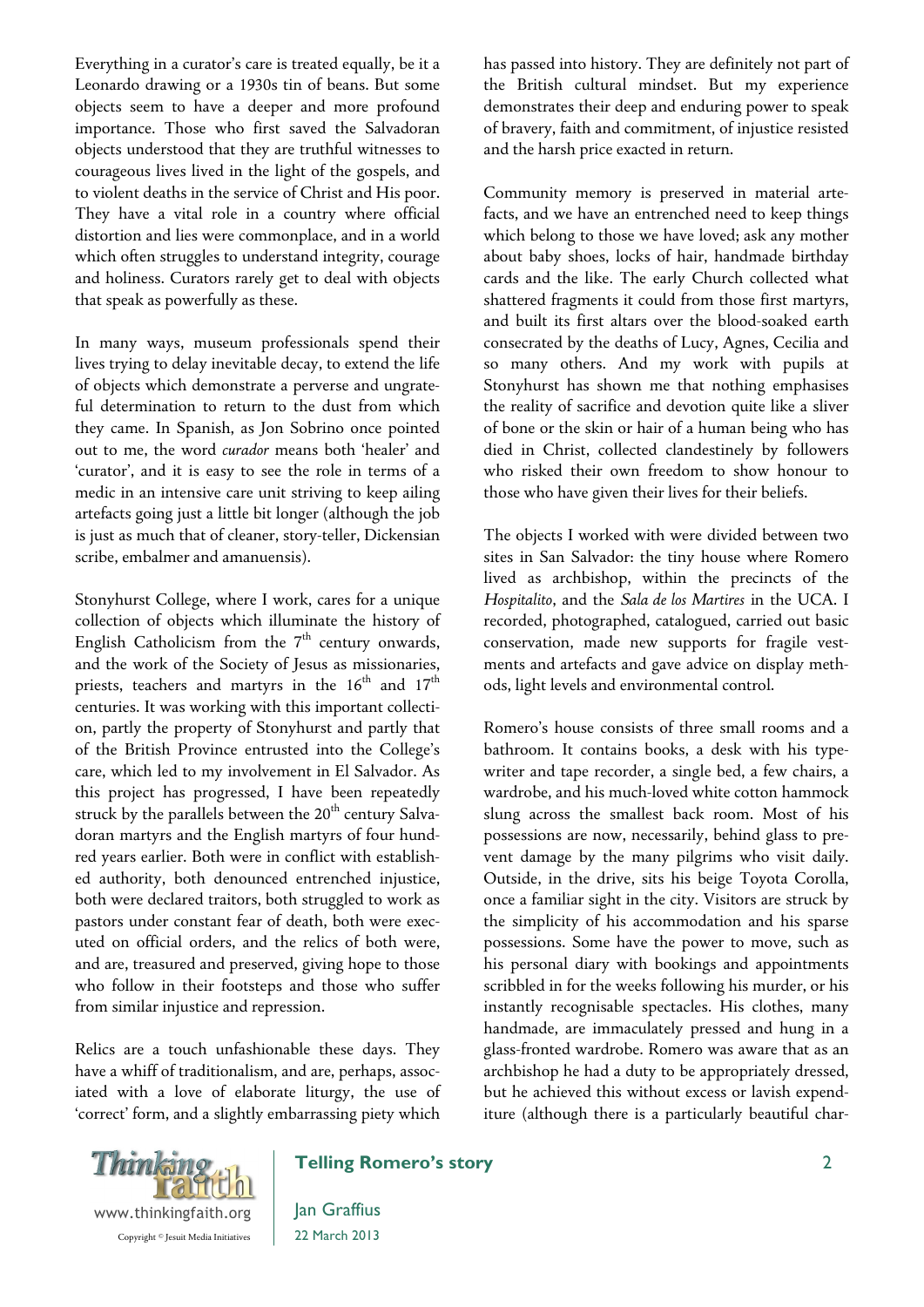coal grey suit with an apricot silk lining, bought in Rome, which made me smile, so incongruous it seemed amongst the black soutanes and grey shirts). While recording his clothing I was surprised to find that there were only three pairs of socks, and was told by one of the sisters that he would wear one pair, have one in the laundry and one in the drawer – the bare minimum.

Most visitors come to see the Martyr Vestments, as they are known. In a glass-fronted case in the back room hang a simple purple cotton chasuble, a white alb and cincture, a grey cotton shirt and a pair of black woollen trousers – these are the clothes he was wearing when he was murdered while saying Mass. At first glance, one's eye is drawn to the alb, which is shockingly stained with quantities of blood. A large area of cloth around the chest is missing altogether, hacked away by doctors trying to get to the bullet wound. The chasuble seems unstained, but this is because the purple cotton makes it difficult to see the blood. What you do see though, is a tiny opening, barely a centimetre in length and more of a cut than a hole, directly over the heart. A single, high velocity bullet entered almost without trace, but once in his body it expanded causing massive, irreversible organ damage, guaranteeing death. This tiny incision speaks of a professional gunman, cool enough to walk into a crowded church and aim his rifle at a priest saying Mass, needing only one shot to kill.

The environmental conditions in El Salvador are far from ideal for the preservation of organic materials. The temperature is considerably in excess of the desired 18-20°C, and the humidity levels are heartstoppingly high. I recorded levels of over 90% regularly; the optimum is 55% and at 70% spontaneous mould growth appears. The Romero Trust installed a dehumidification and cooling system in the house, which has helped considerably, but constant vigilance is necessary as nature has a way of circumventing human ingenuity.

Mould spores attack fabric fibres, weakening the structure of the cloth until holes develop. Indeed it was during a minute examination for mould on the black woollen trousers that I had my most moving insight. They were covered with a white, speckled deposit, formed into circular pools, which at first sight appeared to be some kind of mildew, although it did not resemble anything I had come across before. Under magnification it became clear that these were salt crystals – the residue of a sudden and profuse sweat. According to eyewitnesses at his last Mass, Romero suddenly flinched, having seen the gunman at the door of the church. Whether or not he had time consciously to realise that death was imminent, his body reacted and sweated heavily. One cannot but think of the Garden of Gethsemane.

For me, such a revelation was profoundly moving, reminding us that martyrs are also truly human. Romero was very aware of the risks he ran in opposing the government; how could he not be, with death threats landing on his desk almost weekly? He persevered in his fight against injustice strengthened by his deep love for Christ. But he feared the prospect of death, as is shown by his personal record of a conversation with his private confessor about a month before his murder,

My other fear is for my life. It is not easy to accept a violent death, which is very possible in these circumstances, and the apostolic nuncio to Costa Rica warned me of imminent danger just this week. You have encouraged me, reminding me that my attitude should be to hand my life over to God regardless of the end to which that life might come; that unknown circumstances can be faced with God's grace; that God assisted the martyrs, and that if it comes to this I shall feel God very close as I draw my last breath; but that more valiant than surrender in death is the surrender of one's whole life- a life lived for God.

The *Sala de los Martires* is a powerful record of the sufferings endured by so many Salvadorans during the Civil War of the 1980s, when some 75,000 were murdered. It contains army mortar shrapnel and spent bullet cases from the infamous massacre at El Mozote in 1981, where nearly 1000 died unspeakably, more than half of them children. It contains the bullet-riddled shirt of Rutilio Grande, the first Jesuit to be murdered in El Salvador in 1978, and some of the clothing of the Maryknoll Sisters and churchwomen raped and murdered in 1980. Most compellingly, it contains the clothing worn by the six Jesuits on the night they were murdered in 1989, and a single bloodstained white shoe belonging to Celina, the 16-yearold daughter of Julia Elba, the Jesuits' housekeeper; mother and daughter were both killed so as to leave



## **Telling Romero's story**

Jan Graffius 22 March 2013